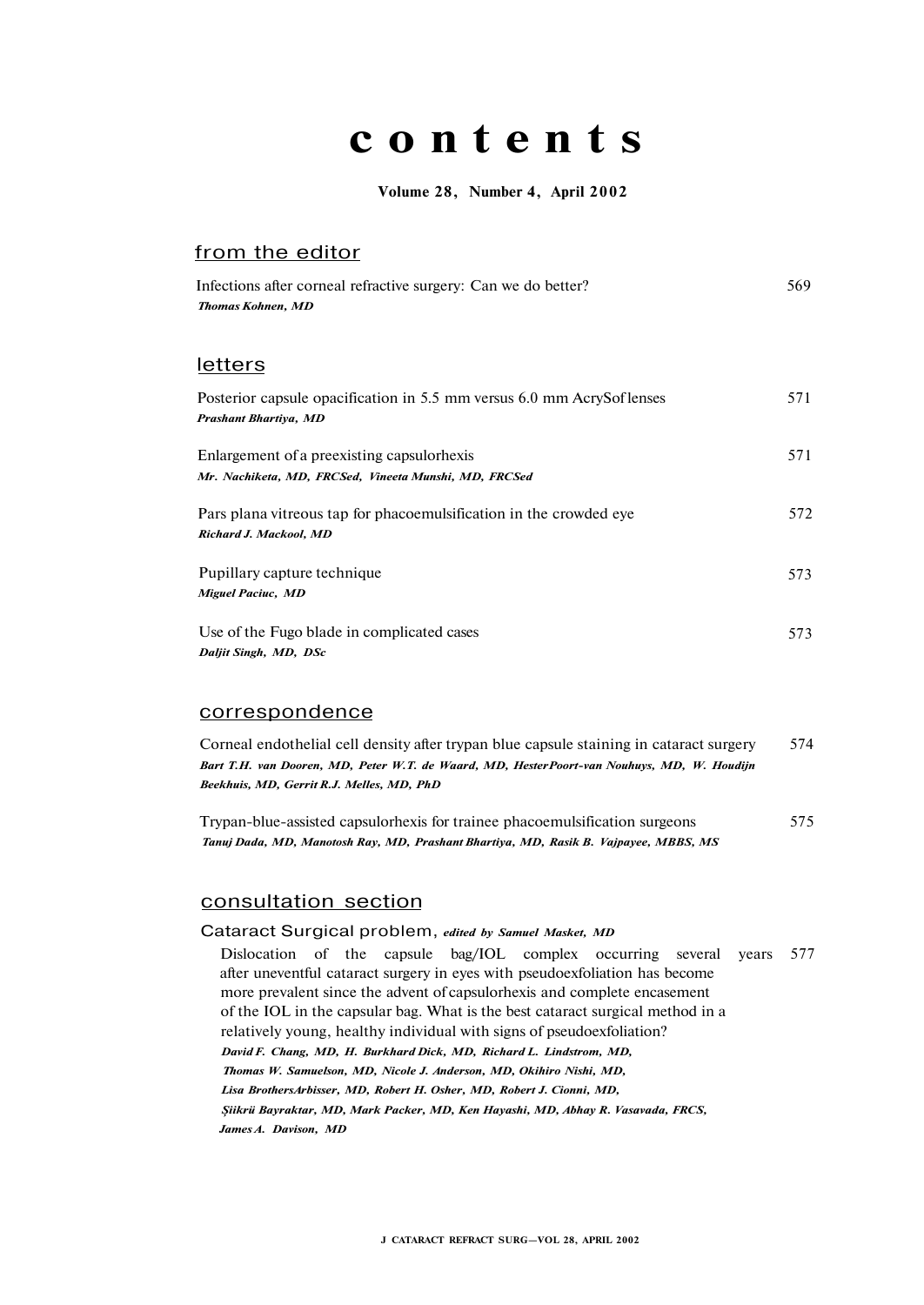- **2. Masket S, Osher RH. Late complications with implant dislocation after capsulorhexis in pseudoexfoliation syndrome. In press, J Cataract Refract Surg**
- **3. Cionni RJ, Osher RH. Management of profound zonular dialysis or weakness with a new endocapsular ring designed for scleral fixation. J Cataract Refract Surg 1998; 24: 1299-130 6**

\* **Before trying to find the best method of cataract surgery in a relatively young patient with pseudoexfoliation, 2 points should be considered. First, pseudoexfoliation is a disease of the elderly<sup>1</sup> (mean patient age <7 0 years in most clinical studies), and it is uncommon to find young people with the syndrome. Thus, we are seeking a solution for a problem that rarely occurs in clinical practice. Second, the exact pathogenesis of capsular bag dislocation in patients with pseudoexfoliation has not been addressed and needs to be clarified.** 

**During cataract extraction in eyes with pseudoexfoliation, I have 2 goals. First, I try to reduce intraoperative stress on the already compromised zonules as much as possible. Second, I attempt to prevent postoperative capsule contraction syndrome.** 

**I always perform a thorough evaluation of the zonular diaphragm preoperatively and intraoperatively. Although the most important sign of zonular weakness is phakodonesis, reduced anterior chamber depth is also an important clue.** 

**In an eye with pseudoexfoliation only without preoperative zonular weakness, I always use a temporal clear corneal incision because these patients frequendy have or will develop glaucoma in the future; therefore, I try to preserve limbal conjunctiva for possible filtration surgery. I create a capsulorhexis at least 5.5 mm in diameter. A larger capsulorhexis reduces the necessary force for moving the nuclear quadrants out of the capsular bag so I can emulsify the nucleus using lower vacuum and flow settings. I also believe a large capsulorhexis likely reduces the incidence of capsule contraction syndrome.** 

**Three years ago, I began implanting a CTR before proceeding with phacoemulsification of the nucleus in eyes with pseudoexfoliation. This reduces the intraoperative stress that will be exerted on the zonular diaphragm during the later stages of surgery (nuclear emulsification, cortex aspiration, IOL insertion). I initially used CTRs with a 12.0 mm diameter but currently prefer a 14.5 mm diameter ring (model 14 A, Morcher) except**  **in nanophthalmic eyes. It has been shown that CTRs with a larger diameter preserve the capsular bag contour and prevent capsule contraction more effectively than rings with a smaller diameter.<sup>2</sup>**

**Before CTR insertion, I perform cortical cleaving hydrodissection. This facilitates the aspiration and removal of the entire cortex and eliminates entrapment of the residual cortical fibers between the CTR and capsule equator. After performing hydrodissection, I gently rotate the nucleus and avoid trauma to the zonules.** 

**During nucleus emulsification, I generally use divide-and-conquer or in situ chopping techniques without using high-vacuum and APR settings. This reduces stress on the zonular diaphragm.** 

**I think the IOL material, configuration, and dimensions are also important in reducing or eliminating capsule contraction syndrome in eyes with pseudoexfoliation. Most of the IOLs reported as dislocating into the vitreous were PMMA or silicone.<sup>3</sup> Silicone IOLs are associated with a high incidence of decentration in the capsular bag, anterior capsule opacification (ACO), cap**sule shrinkage, and capsule contraction syndrome.<sup>4</sup> I **routinely implant a hydrophobic acrylic IOL with a 6.0 mm optic, PMMA haptics, 10-degree haptic-optic angulation, and 13.5 mm overall diameter (AcrySof model MA60MB) in patients with pseudoexfoliation. Human autopsy studies show this IOL is associated with the lowest decentration, capsulorhexis opening constriction, capsule shrinkage, and ACO rates of any IOL type including PMMA and silicone.<sup>4</sup> Also, to date no case of dislocation into the vitreous has been reported with the use of this IOL. My experience is similar, and I have not observed a late dislocation or capsule contraction syndrome with this IOL.** 

**If I notice profound zonular weakness, I consider implanting a second CTR, a Cionni-type ring that has suturing holes to fixate the capsular bag to the sclera. In these eyes, the clear corneal incision, capsulorhexis, and hydrodissection stages of the surgery are performed in a similar manner. In eyes with lens instability and extremely weak zonules, I support the whole lens with iris retractors from the edges of the capsulorhexis. I evaluate the zonular diaphragm to assess the extent and location of zonular separation or weakness and then make stab incisions in the peripheral clear cornea and insert retractors to support those weakened areas. Two, 3, or 4 retractors can be used. Then, a regular CTR is inserted**